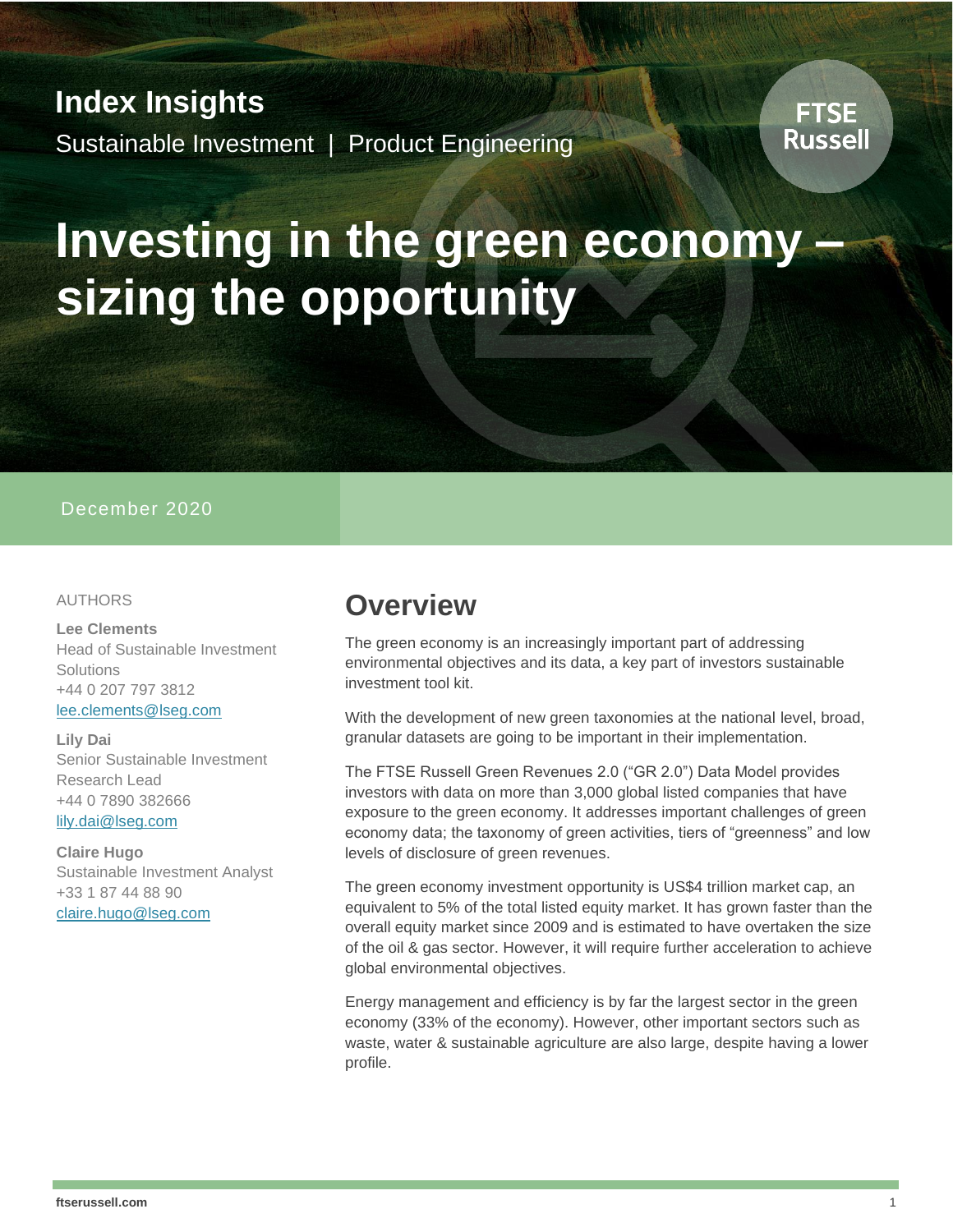# **Contents**

| <b>Executive summary</b>                            | 3               |
|-----------------------------------------------------|-----------------|
| Section 1: Defining and measuring the green economy | 4               |
| Importance of the green economy                     | 4               |
| <b>Taxonomies</b>                                   | 4               |
| Data challenges                                     | 5               |
| Green Revenues 2.0                                  | 5               |
| Uses of green economy data                          | $\overline{7}$  |
| Section 2: Size of the green economy                | 8               |
| Measures of size                                    | 8               |
| Relative size of the green economy                  | 9               |
| Growth of the green economy                         | 10              |
| Section 3: Diversification of the green economy     | 12 <sub>2</sub> |
| Section 4: Granularity of green sectors             |                 |
| <b>Section 5: Conclusion</b>                        |                 |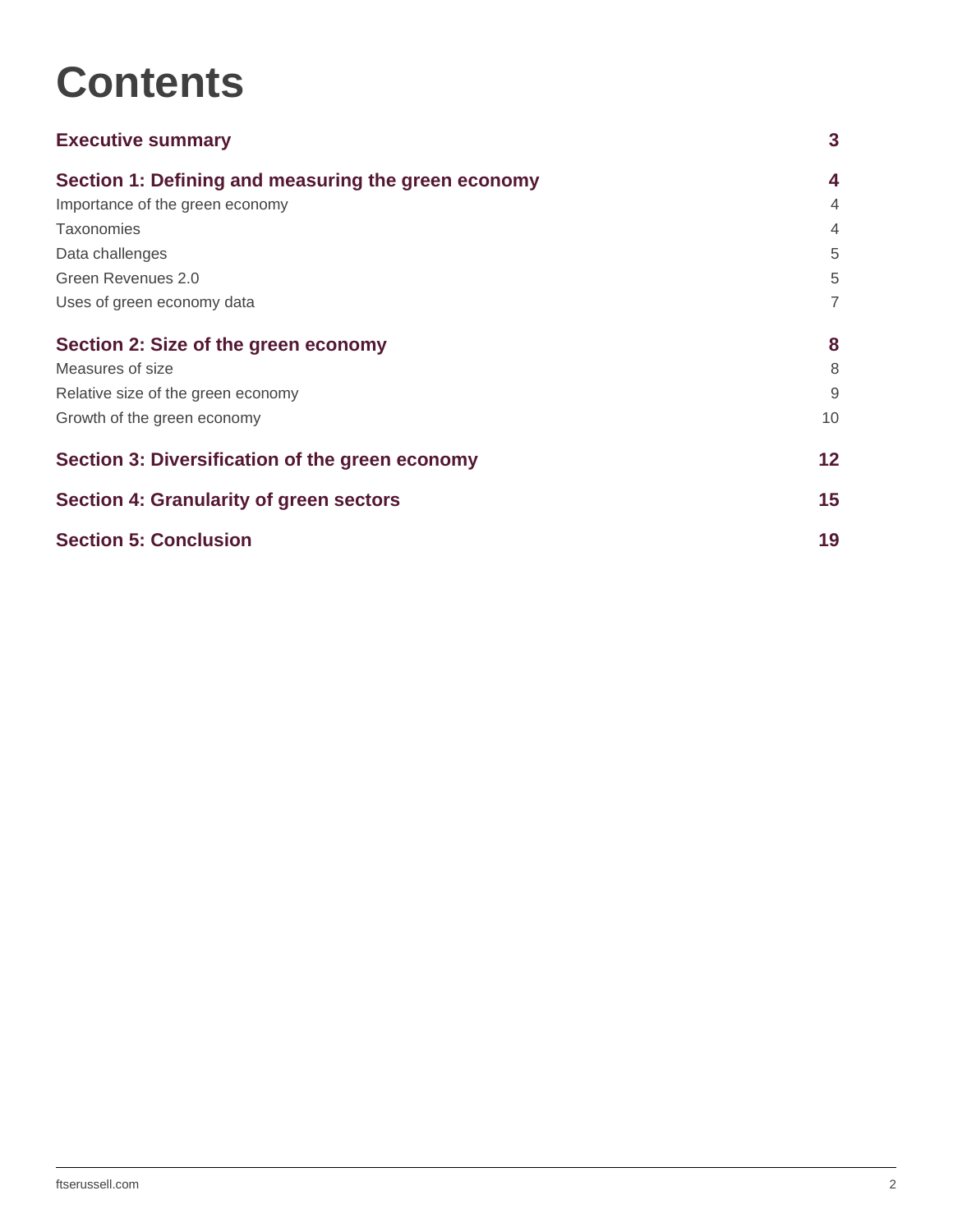# <span id="page-2-0"></span>**Executive summary**

- The green economy is an increasingly important part of addressing environmental objectives and its data, a key part of investors sustainable investment tool kit.
- With the development of multiple new green taxonomies at the national level broad, it is widely accepted that granular datasets are going to be key in their implementation.
- One of the main challenges is taking the step from defining taxonomies to the generation of company level data, where the level of disclosure is low. FTSE Russell Green Revenues 2.0 ("GR 2.0") addresses these issues providing investors with a broad range of end use.
- The data shows the green economy is represented by more than 3,000 global listed companies, which is a \$4 trillion market capitalization opportunity—an equivalent of over 5% of the total listed equity market.
- The green economy has grown faster than the overall equity market. This growth will need to accelerate if the world is to meet the investment levels outlined to achieve the objective of keeping global warming within 2 degrees.
- The green economy is both diversified by company size and geography, although certain areas such as Europe and Japan are more exposed. From an industry perspective, almost two thirds of the green economy come from utilities, technology and industrial goods and services.
- Within the GR 2.0 data, energy management & efficiency represents a third of the green economy, providing solutions to multiple environmental issues. Renewable energy is one of the highest profile areas of the green economy, but other areas such as water, pollution control or sustainable food & agriculture are less discussed, but also very important.
- In the rapidly evolving world of green products and services, we expect the market to continue to grow, and new activities develop. The GR 2.0 data set will help investors analyze the opportunity, their exposure to it and look for potential winners and losers.

Green economy in focus, new taxonomies but a lack of granular data.

The green economy is large – 3,000 companies, \$4 trillion investment opportunity, 5-6% of the global equity market.

Energy efficiency is 33% of the green economy.

The green economy will rapidly evolve over the coming years.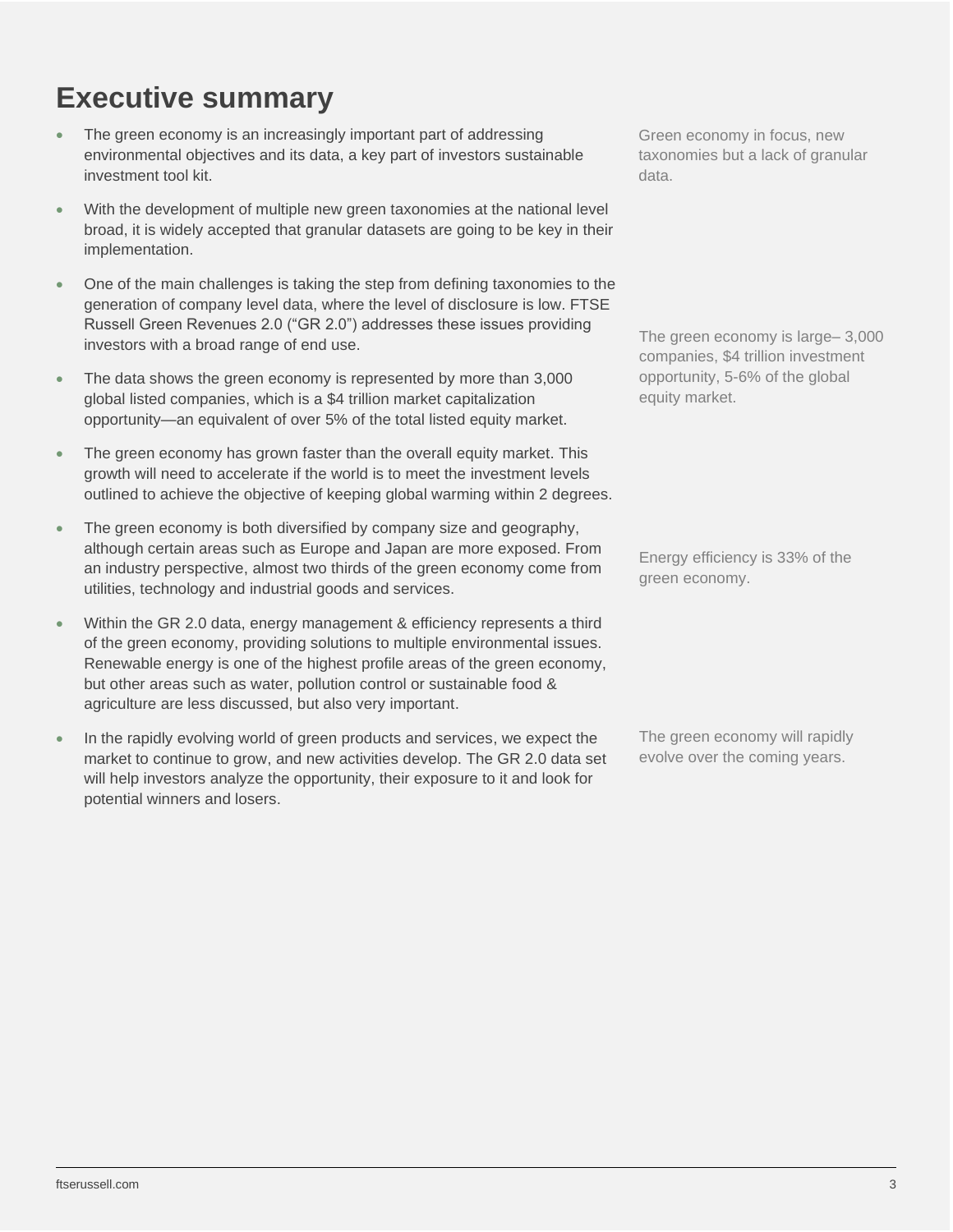# <span id="page-3-0"></span>**Section 1: Defining and measuring the green economy**

### <span id="page-3-1"></span>**Importance of the green economy**

The green economy has been increasing in focus in recent years as global plans to address climate change and other environmental issues gather momentum, with the green economy providing the products and services essential for delivering these plans.

> We all know that the green economy is the future," *Antonio Guterres, UN Secretary-General, 28/3/19*

The role of investors in mobilizing climate finance is critical and both clients and regulators are increasingly looking to financial institutions to deploy investment in the green economy. Given the size of budgets which are going towards green investment (e.g., the EU Green Deal), the green economy is also an important segment for investors looking for growth. Calls for a green-focused recovery and the acceleration of industries in transition further define its importance.

### <span id="page-3-2"></span>**Taxonomies**

What constitutes a green product or service is under increasing scrutiny as multiple national jurisdictions are developing green taxonomies. To date, the EU green taxonomy is the most advanced, but the UK, China, Japan and Malaysia are also involved in developing their own taxonomies. While their focus differs to some degree, the fundamental driver of mobilizing climate finance is the same.

The definition of what is the green economy is complicated by the range of different factors, which can define "green":

- Products and services, which are used to deliver solutions to mitigate environmental issues (e.g. solar power or high efficiency products);
- Companies whose internal operations are such that they produce products with lower environmental footprints than the rest of the industry (this can apply to any products or services from cement to smartphones);
- Industries in transition (typically dirtier industries assessing participants transition of their operations to lower environmental footprints);
- Involvement/netting off of dirtier activities (e.g. "significant environmental harm" in the companies' operations) or combining with broader sustainability issues such as social and development.

While these are important issues, the wider the range of factors, the harder the measurement challenge, and the less focus on the green economy of green products and services.

Numerous countries are developing their own green taxonomies.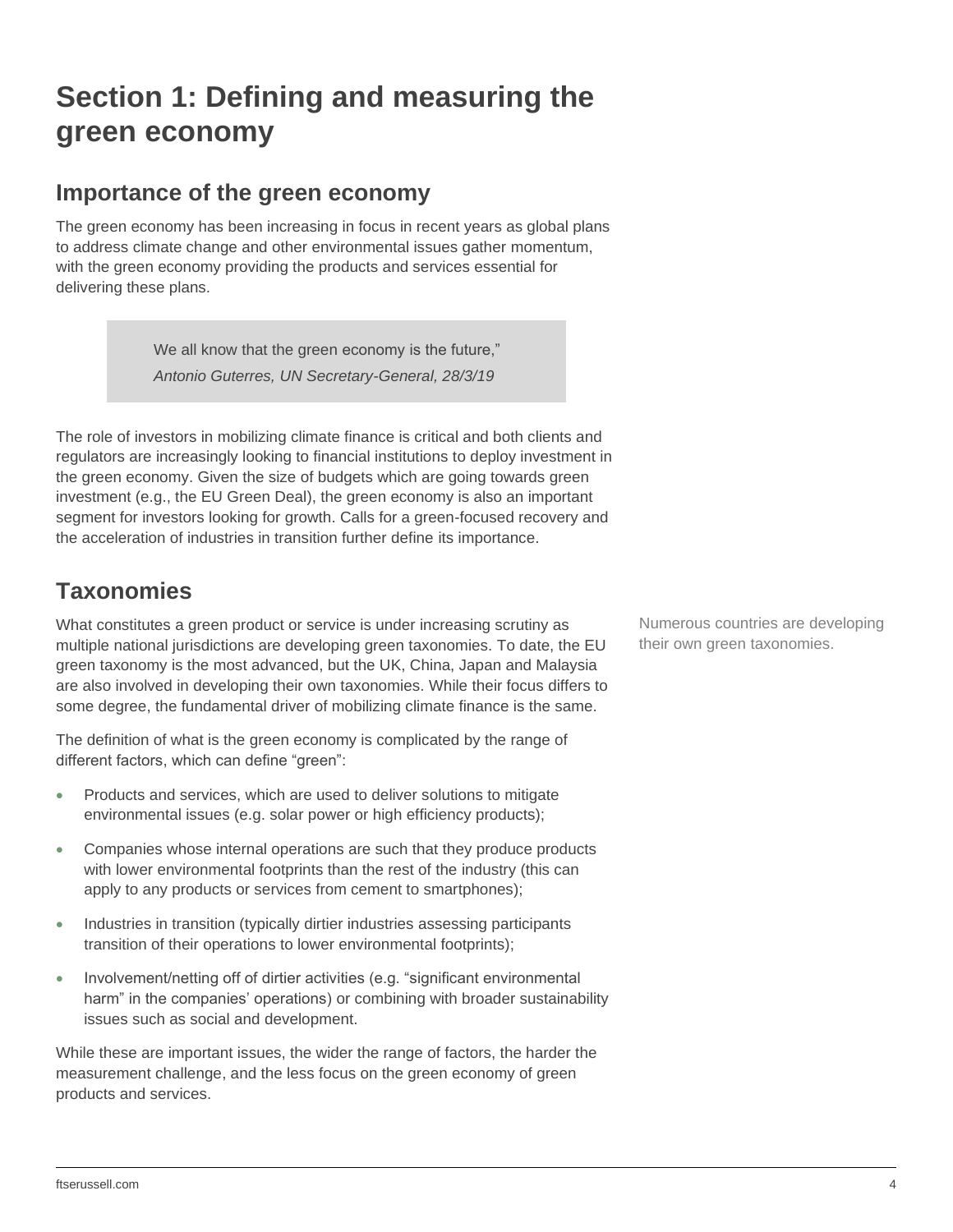## <span id="page-4-0"></span>**Data challenges**

While much focus has been placed on green taxonomies, the largest challenge in measuring the size of the green economy is translating the definition into data. This is primarily due to the lack of disclosure of green products and services, or insufficient granularity in the conventional disclosures to calculate a number. This problem is similar to other areas of sustainability, such as carbon emissions, and is slowly being addressed by regulatory and voluntary disclosure initiatives. However, until these are fully in place globally, it is necessary to augment disclosed data with direct engagement and estimates to produce consistent global datasets.

Measuring green economy exposure is challenging, and there is a lack of consistent, granular data.



Corporate disclosure of green revenue exposure is limited

As can been seen from figure 1, disclosure is particularly low with regards to the green economy. Only 28% of the green economy is derived from green revenue data directly disclosed from companies (both publicly disclosed and direct engagement). The remainder relies on estimates, although many of these are based on additional disclosed non-revenue data.

### <span id="page-4-1"></span>**Green Revenues 2.0**

FTSE Russell and the London Stock Exchange Group have a long history in the development of taxonomies of green products and services, and their application in data and investment products.

FTSE Russell has been measuring the green economy since 2008





Source: FTSE Russell.

Source: FTSE Russell, December 2018.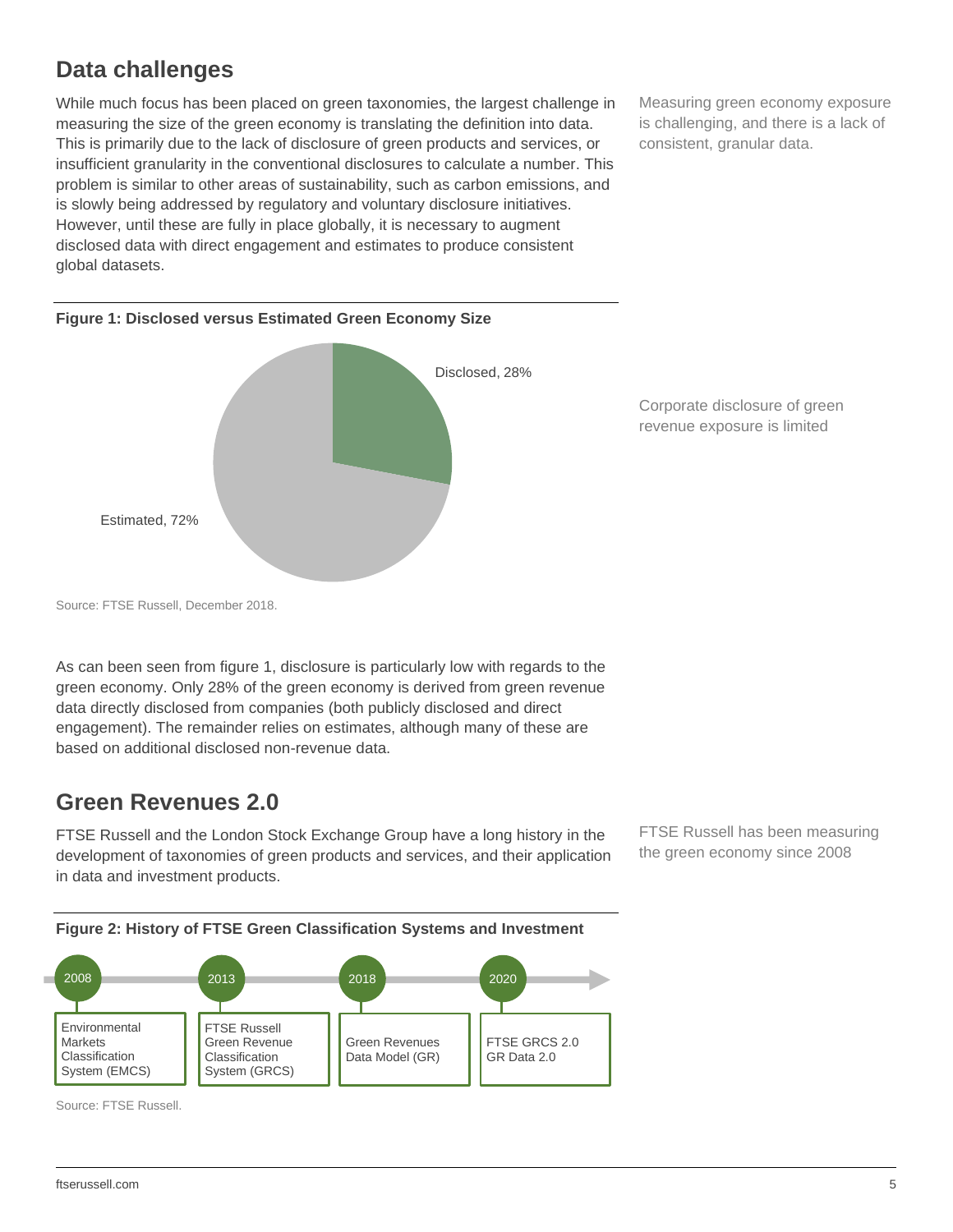In 2008, FTSE launched the Environmental Markets Classification Systems, which focused on the companies most exposed to the green economy. It also launched the Environmental Markets Index Series and the formation of the Environmental Markets Governance Committee (now the Green Industries Committee). In 2013, the Green Revenues Classification System was launched and focused on analyzing the broader global equity market for green economy exposure. In 2018, the process of further developing the Green Revenues process to a new generation of data ("GR 2.0") began and the report 'Investing in the global green economy; busting common myths' was published based on an initial set of GR 2.0 data. In 2020, the GR 2.0 dataset was published, focusing on three main areas of enhancement:

• A new, more granular taxonomy based on a broad range of green products and services, exposed to seven environmental objectives, as shown in figure 3.

| <b>ENERGY</b><br><b>GENERATION [EG]</b>                      | <b>ENERGY MANAGEMENT</b><br><b>AND EFFICIENCY [EM]</b> | <b>ENERGY</b><br><b>EQUIPMENT [EQ]</b>    | <b>ENVIRONMENTAL</b><br><b>RESOURCES [ER]</b>       | <b>ENVIRONMENTAL SUPPORT</b><br><b>SERVICES [ES]</b> |
|--------------------------------------------------------------|--------------------------------------------------------|-------------------------------------------|-----------------------------------------------------|------------------------------------------------------|
| 19                                                           | 13                                                     | 22                                        | 11                                                  | 5                                                    |
| <b>Bio Fuels</b>                                             | Buildings & Property (Integrated)                      | <b>Bio Fuels</b>                          | Advanced & Light Materials                          | Environmental Consultancies                          |
| Cogeneration                                                 | Controls                                               | Cogeneration Equipment                    | Key Raw Minerals & Metals                           | Finance & Investment                                 |
| Fossil Fuels                                                 | Energy Management Logistics & Support                  | Fossil Fuels (Integrated)                 | Recyclable Products & Materials                     | Smart City Design & Engineering                      |
| Geothermal                                                   | Industrial Processes                                   | Fuel Cells                                |                                                     |                                                      |
| Hydro                                                        | IT Processes                                           | Geothermal                                |                                                     |                                                      |
| Nuclear                                                      | Lighting                                               | Hydro                                     |                                                     |                                                      |
| Ocean & Tidal                                                | Power Storage                                          | Nuclear                                   |                                                     |                                                      |
| Solar                                                        | Smart & Efficient Grids                                | Ocean & Tidal                             |                                                     |                                                      |
| Waste to Energy                                              | Sustainable Property Operator                          | Solar                                     |                                                     |                                                      |
| Wind                                                         |                                                        | Waste to Energy                           |                                                     |                                                      |
|                                                              |                                                        | Wind                                      |                                                     |                                                      |
| <b>FOOD &amp;</b><br><b>AGRICULTURE [FA]</b>                 | <b>TRANSPORT</b><br><b>EQUIPMENT [TE]</b>              | <b>TRANSPORT</b><br><b>SOLUTIONS [TS]</b> | <b>WASTE &amp; POLLUTION</b><br><b>CONTROL [WP]</b> | <b>WATER INFRASTRUCTURE</b><br>& TECHNOLOGY [WI]     |
| 17                                                           | 12                                                     | 9                                         | 15                                                  | 10                                                   |
| Agriculture                                                  | Aviation                                               | Railways Operator                         | Cleaner Power                                       | Advanced Irrigation Systems & Devices                |
| Aguaculture                                                  | Railways                                               | Road Vehicles                             | Decontamination Services & Devices                  | Desalination                                         |
| <b>Land Frosion</b>                                          | Road Vehicles                                          | Video Conferencing                        | Environmental Testing & Gas Sensing                 | Flood Control                                        |
| Logistics                                                    | Shipping                                               |                                           | Particles & Emission Reduction Devices              | Meteorological Solutions                             |
| Food Safety, Efficient Processing &<br>Sustainable Packaging |                                                        |                                           | Recycling Equipment                                 | Natural Disaster Response                            |
| Sustainable Plantations                                      |                                                        |                                           | Recycling Services                                  | Water Infrastructure                                 |
|                                                              |                                                        |                                           | Waste Management                                    | Water Treatment                                      |
|                                                              |                                                        |                                           |                                                     | Water Utilities                                      |
|                                                              |                                                        |                                           |                                                     |                                                      |
|                                                              |                                                        |                                           | 10                                                  | 64<br>133                                            |
|                                                              |                                                        |                                           |                                                     |                                                      |

#### **Figure 3: Green Revenues 2.0 Classification System**

GR 2.0 uses a broad green taxonomy, covering similar objective to the EU, three tiers of "greenness" and an estimation process to cover the lack of disclosure

Source: FTSE Russell.

Three tiers of "greenness" of the activities (at the activity level, rather than the company level), based on the level of net environmental benefits across seven environmental objectives, to aid investors in navigating the green economy and assist in index inclusion.

| Tier 1                                                                                             | Tier 2                                                                                                               | <b>Tier 3</b>                                                                                     |
|----------------------------------------------------------------------------------------------------|----------------------------------------------------------------------------------------------------------------------|---------------------------------------------------------------------------------------------------|
| <b>Clear &amp; significant</b>                                                                     | <b>Net positive</b>                                                                                                  | <b>Limited</b>                                                                                    |
| <b>Micro sector examples</b><br>• Solar<br>• Recyclable products & Materials<br>• Waste management | <b>Micro sector examples</b><br>• Flood control<br>Cloud computing<br>$\bullet$<br>• Smart city design & Engineering | <b>Micro sector examples</b><br>Nuclear<br>٠<br>Bio fuels<br>٠<br>• Key raw material and minerals |

Source: FTSE Russell.

The development of estimated green revenue exposure for all of the companies, which do not disclose this data based on additional non-revenue disclosures and modeling of available data at the industry sub-sector level.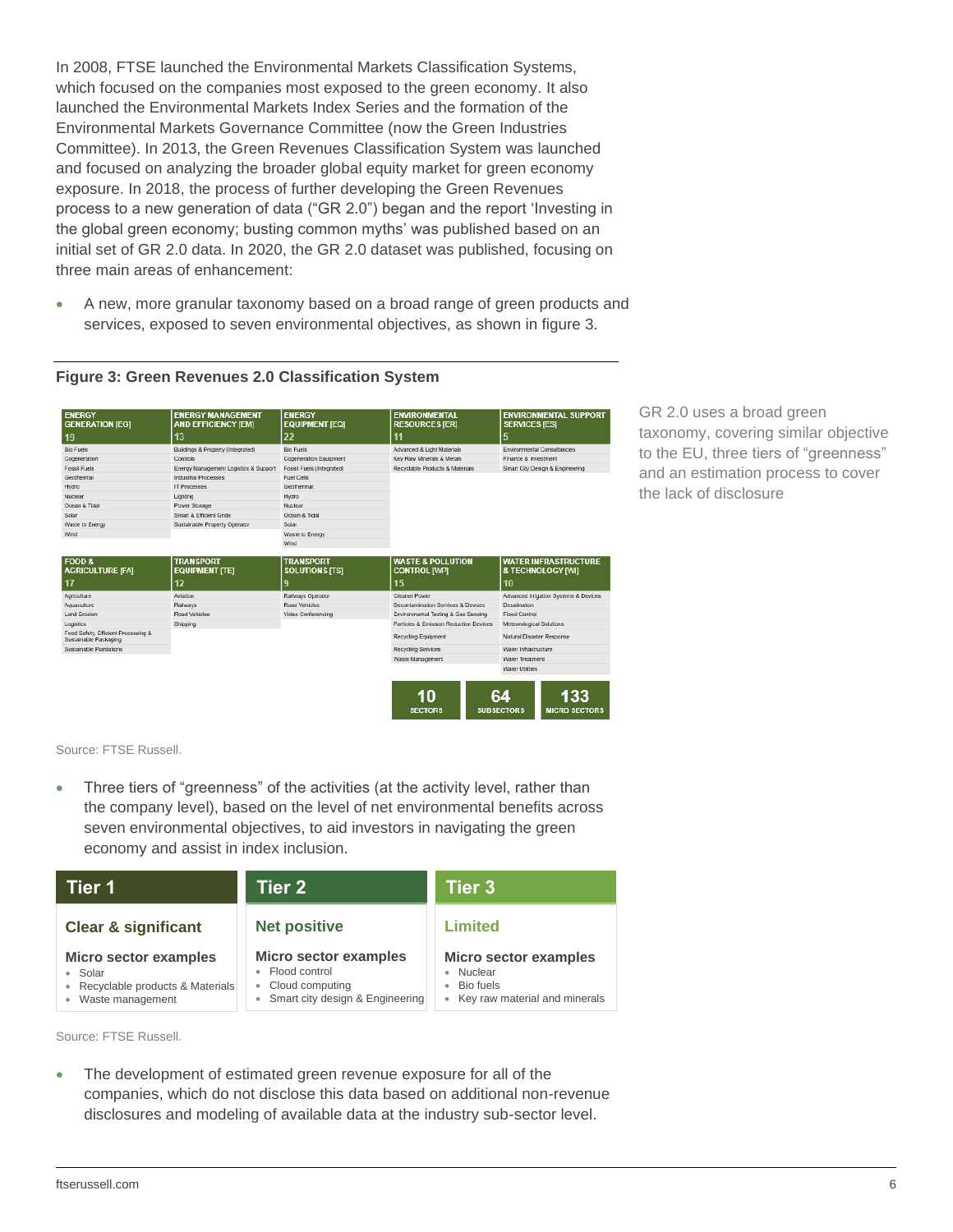## <span id="page-6-0"></span>**Uses of green economy data**

GR 2.0 data has the potential to be used in multiple ways including:

- reporting exposure to the green economy
- developing passive funds and indexes, either dedicated to the green economy or broader climate Sustainable Investment (SI) focus
- an input into active funds, particularly dedicated green funds, for universe creation, idea generation, etc.
- part of the SI process for broader generalist funds
- a tool to analyze the market for green and climate finance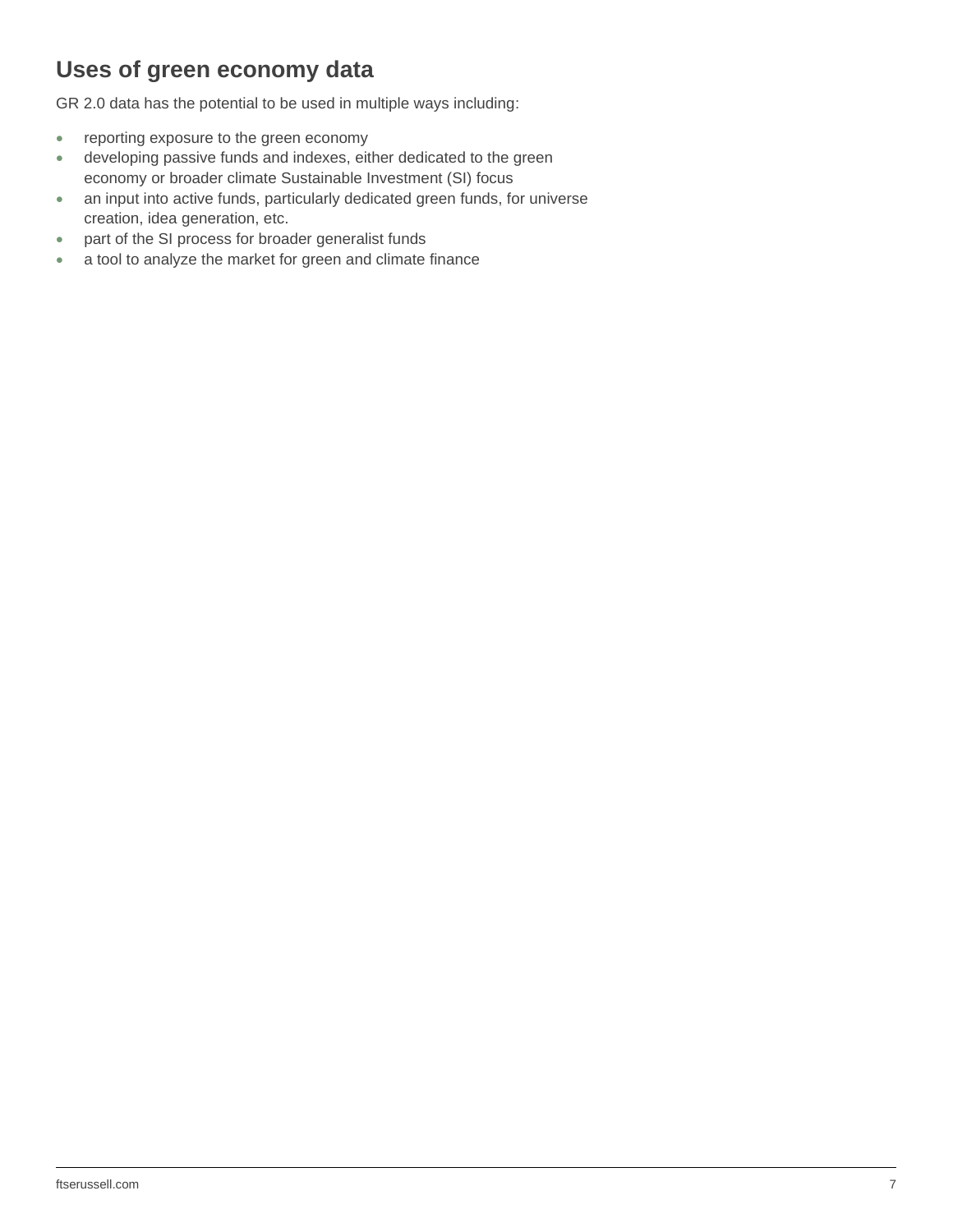# <span id="page-7-0"></span>**Section 2: Size of the green economy**

### <span id="page-7-1"></span>**Measures of size**

Sizing new markets is always challenging, particularly where definitions are evolving and full disclosure is lacking. Traditional measures of industrial sectors, such as the FTSE Industry Classification Benchmark (ICB), tend to underestimate the size of the green economy. There are five sub-sectors that are focused on the green economy, but much of the market is hidden within other sectors such as industrials, utilities or technology. Therefore, using ICB would measure the green economy as 1% of market cap—a significant underestimate.

In GR 2.0, discussed in the previous section, a specific green taxonomy is used to identify these hidden activities and split out the revenues, where they are only a minority of the company's activities.

Out of the 16,000 analyzed, 2,951 companies were found to generate revenues from green products and services, representing 16% of the companies and 19% of the total market cap. However, many only have a small percentage of their revenues coming from green products and services. Therefore, a "GR-weighted market cap"<sup>1</sup> is used to take this into account. Using this approach results in a green economy which is 5.4% of market cap or US\$4.3 trillion.

#### **Data nuances**

- This data relies on estimates for the companies, which do not disclose their green revenues. Using disclosed data, the green economy would be only 2% of market cap— again a significant underestimate.
- This approach uses the "investability-weighted" market cap, which identifies the green economy investment opportunity accessible to investors, but taking the total market cap would give \$5 trillion.
- Within the broad range of activities in the GR 2.0 taxonomy, Tier-3 are more controversial and have a lower level of 'greenness'. However, these represent only 8% of the green economy.
- We have used market capitalization measures to identify the green economy investment opportunity, however using revenues instead of market cap gives similar results—US\$3.4 trillion of total green revenues represents 5% of global listed revenues.

There are many potential ways to calculate the size of the green economy.

We believe the 'GR-weighted market cap' gives the best assessment of the size. US\$4.3 trillion of investment opportunity, 5.4% of global listed equity market

<sup>&</sup>lt;sup>1</sup> Market capitalization of company multiplied by the green revenues percentage.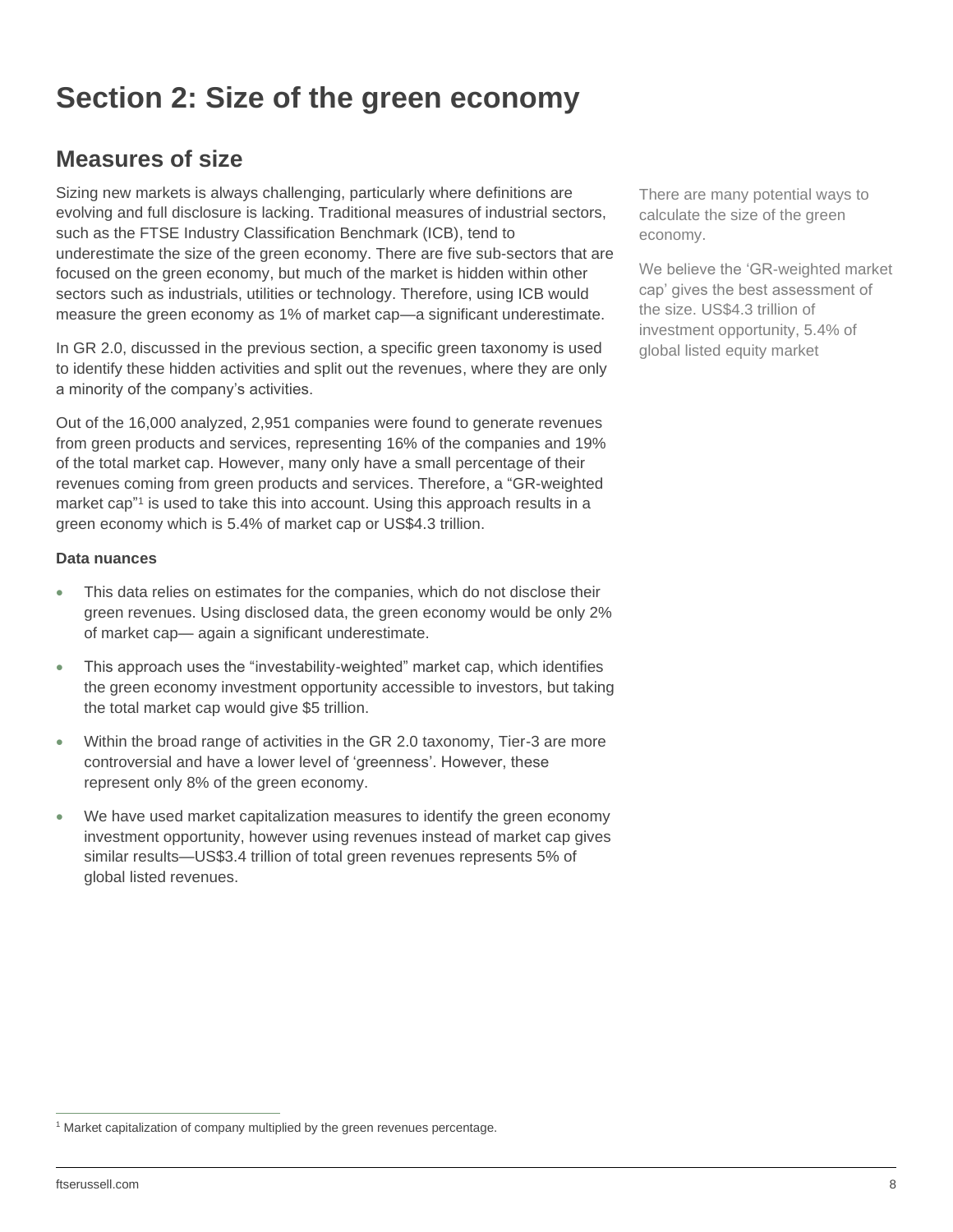**Figure 4: Measuring the size of the green economy: some examples of different angles** 



Source: FTSE Russell December 2018.

### <span id="page-8-0"></span>**Relative size of the green economy**

The green economy, if seen as a conventional industrial sector, would represent a major sector in its own right. Figure 5 shows the green economy alongside other ICB Supersectors. Using the data from 2018, the green economy remains slightly smaller than the oil & gas sector, similar to its position in the previous green economy report. However, the fall in the oil price in early 2020 has reduced the size of the oil & gas sector to ~3% of the market, meaning that the green economy is today materially bigger.

Based on the latest full year of data the green economy would be the seventh largest ICB Supersector.

Based on this data it remains behind the size of the Oil & Gas super sector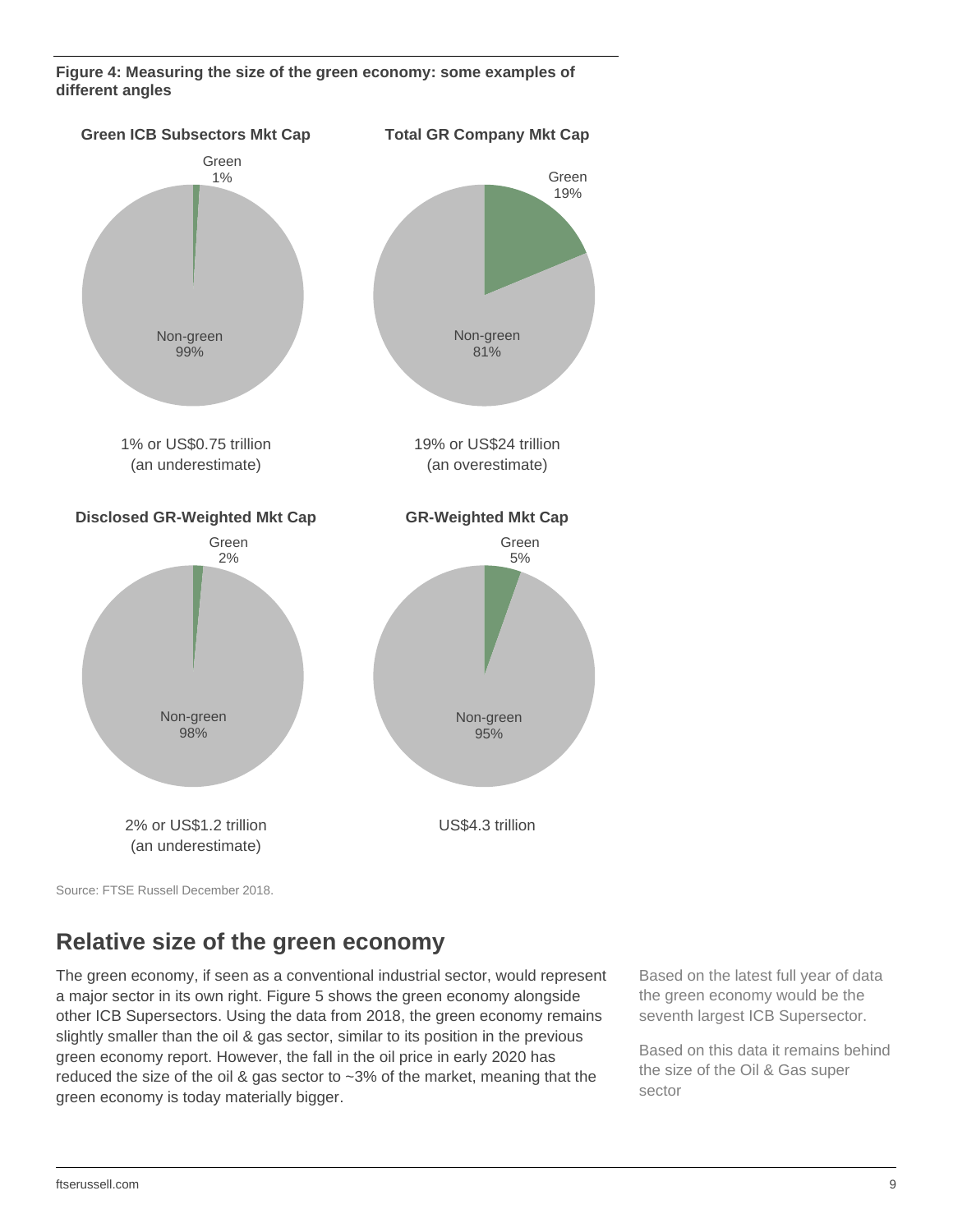

#### **Figure 5: Global Green Economy versus ICB Supersector**

December 2018





Notes: GR-weighted market cap after investability weighting December 2018, September 2020.

Source: FTSE Russell, December 2018 and September 2020.

### <span id="page-9-0"></span>**Growth of the green economy**

The green economy has grown from US\$2 trillion in 2009 to US\$4 trillion in 2018, an annualized growth rate of 8%. The fall in the size from 2017 to 2018 was driven by the broader equity market fall in December 2018 due to concerns over US and China trade relations. However, the green economy has grown faster than the broader equity market, particularly since 2015—seeing its percentage of the market steadily growing.

The green economy has grown both in size and percentage of the market.

The green economy has performed well in 2020 and using the latest (end September) market cap data it is now the fifth largest super sector, nearly US\$5 trillion and materially larger than the oil & gas Supersector.

Investment Instruments

Investment Instruments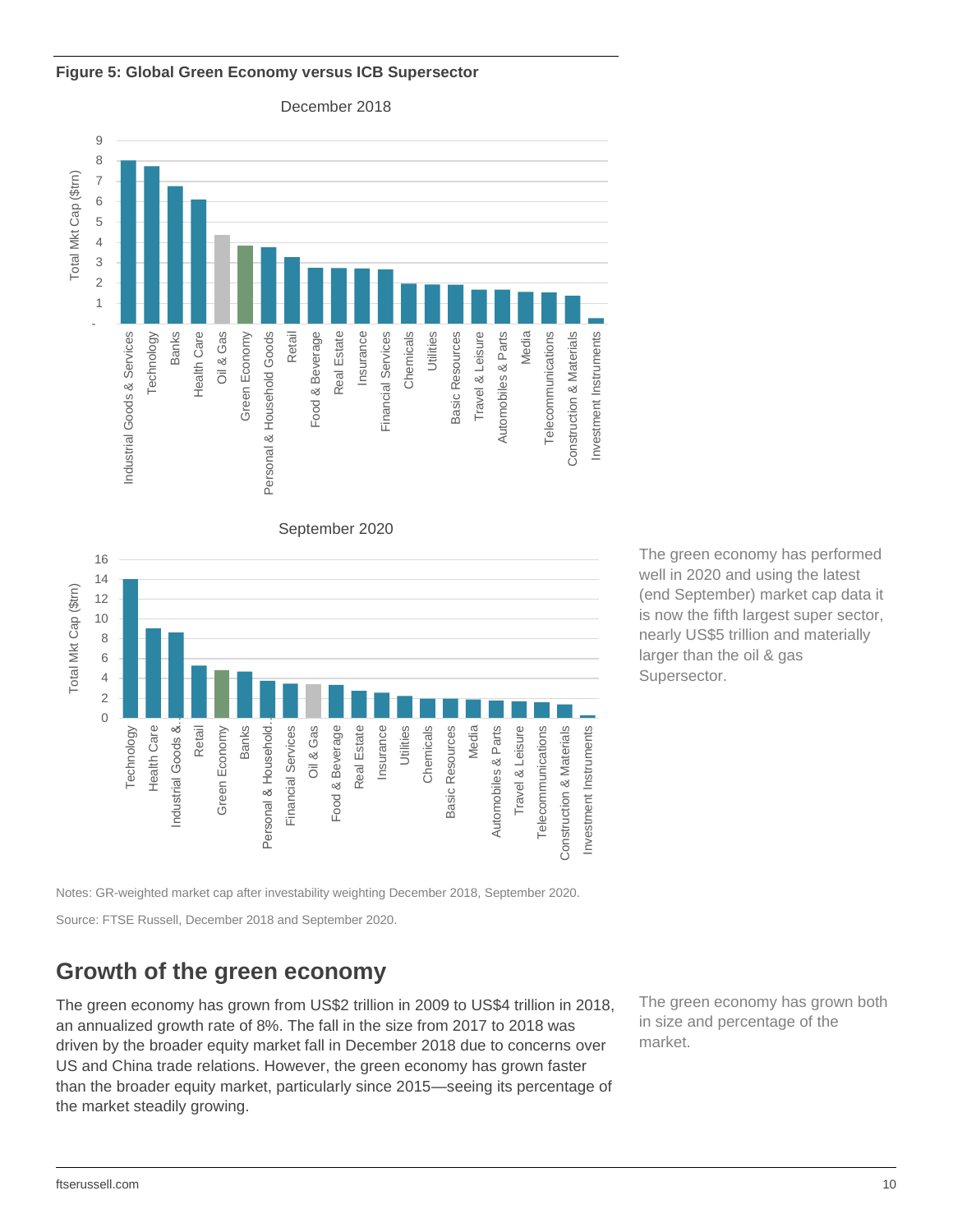#### **Figure 6: Growth of the Global Green Economy, 2009-2020**



Notes: GR-weighted market cap before investability weighting. GR 2.0 estimates 2016 to 2018, 2016 to 2009 extrapolated using disclosed GR percentages and disclosed maximum and minimum ranges. 2020 calculated using September 2020 market caps

Sources: FTSE Russell, September 2020

While the green economy is growing, both in absolute terms and relative to the market, it is still not at the level which would reflect the needed investment to fully achieve global environmental objectives, in particular limiting global warming to two degrees. This is reflected in the global efforts to mobilize greater investment in climate finance, such as the EU Green Deal. Figure 7 shows that, making simple assumptions about the market, that to achieve the investment figures in line with the levels needed to achieve climate goals would increase the size of the green economy to around 10% of the market.

However, to achieve global climate goals the growth of the green economy will need to accelerate.





Notes: Current trajectory estimate based on extrapolation of average growth rate from 2009 to 2018. Accelerated green investment estimate based on hitting assumed \$90trn of green investment over 15 years run rate by 2030 generating an additional US\$6n of green revenues per annum. Assume one times price to sales ratio and 3% growth for the rest of the market.

Source: FTSE Russell, December 2018.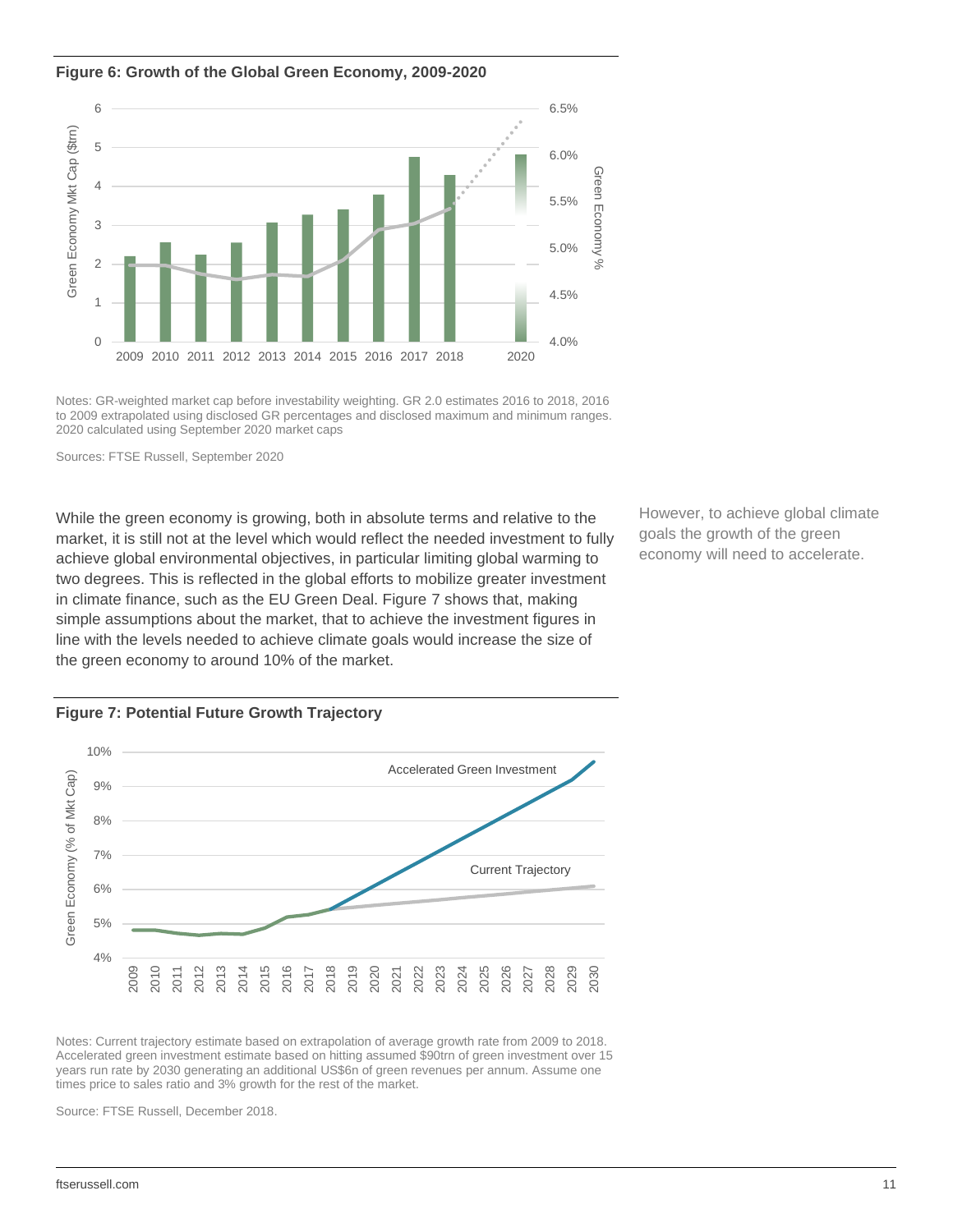# <span id="page-11-0"></span>**Section 3: Diversification of the green economy**

Echoing the main message of the [previous report,](https://www.ftserussell.com/research/investing-global-green-economy-busting-common-myths) the GR 2.0 data reinforces the fact that the green economy should not be thought of as limited in size, small cap dominated, lacking diversification or underperforming. Rather it is substantial, growing, diversified, multifaceted, global and outperforming.

The green economy and climate have become important corporate topics in the boardrooms of the world's largest companies. As a result, many large cap companies are now involved in green products and services. They make up 68% of the total green economy, despite green revenues representing only a small percentage of their total—a fact that is often missed when only looking at companies that have very high exposure to green products and services.





Notes. Company size as defined by FTSE Russell in the FTSE Global Equity Index Series on a region relative basis.

Source: FTSE Russell, December 2018.

The green economy is also diverse across countries. The US and China represent the two largest areas of the market, in line with the size of the global equity market, however, their combined exposure to the green economy is only at the global average of 5%. By contrast, Japan and European countries such as, Germany and France, have high levels of green exposure. The exposure to the green economy can also be influenced by factors such as large individual companies (as is the case in Taiwan), or if other sectors are particularly large (as is the case in the UK).

The US and China are broadly at the global green economy average, while European countries and Japan have a higher exposure to the green economy.

The green economy is a broad, diversified investment opportunity.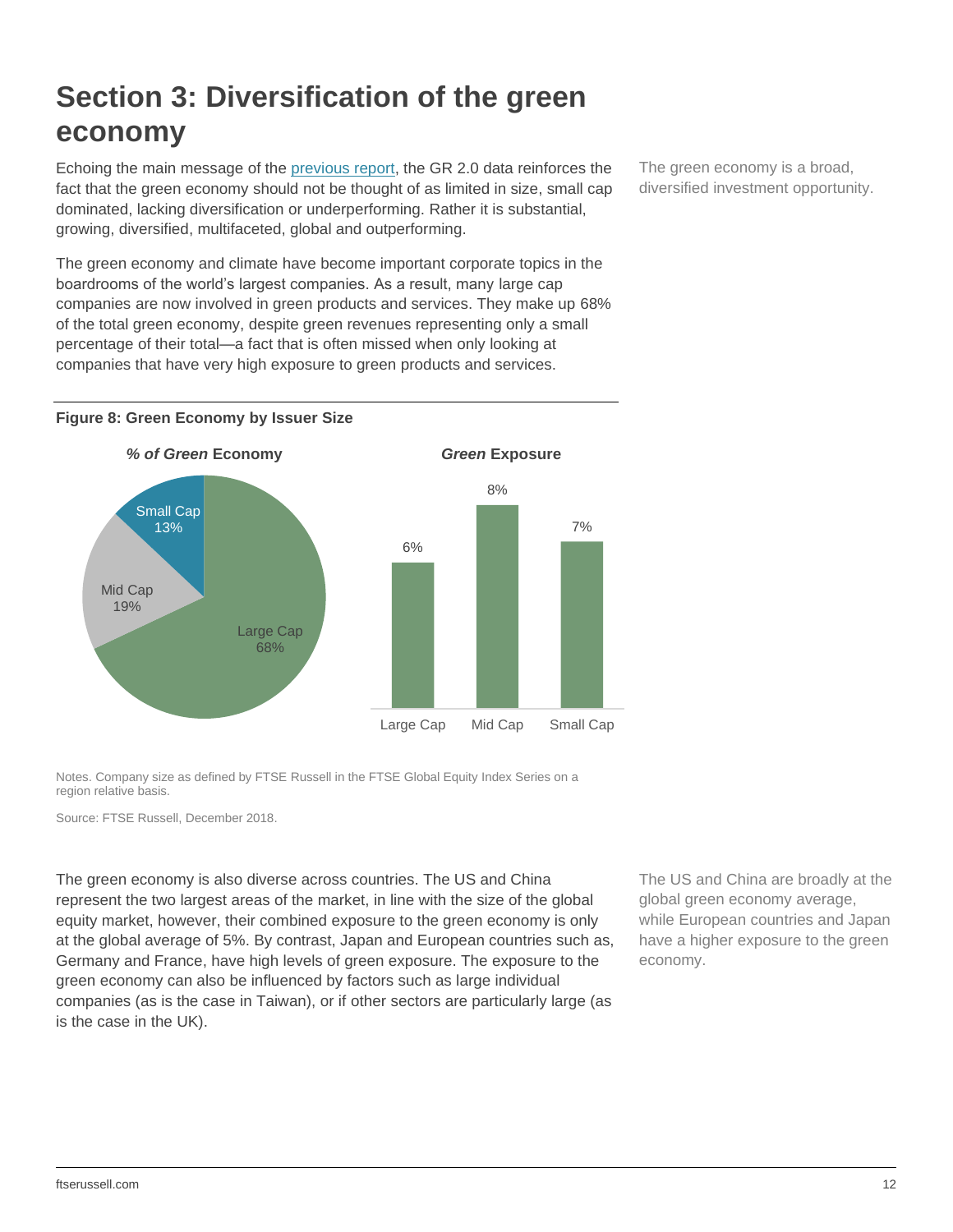#### **Figure 9: Green Economy by Country**



Notes. By country of domicile of listed company.

Source: FTSE Russell, December 2018.

The green economy is relatively concentrated by ICB Supersectors, with Industrial goods & services, technology and utilities representing 63%. This is markedly different from the broader global equity market, with limited exposure to some large industries (i.e., financials and health care).

The green economy is less diversified by ICB Supersectors. Almost two thirds are in the industrials, technology and utilities.



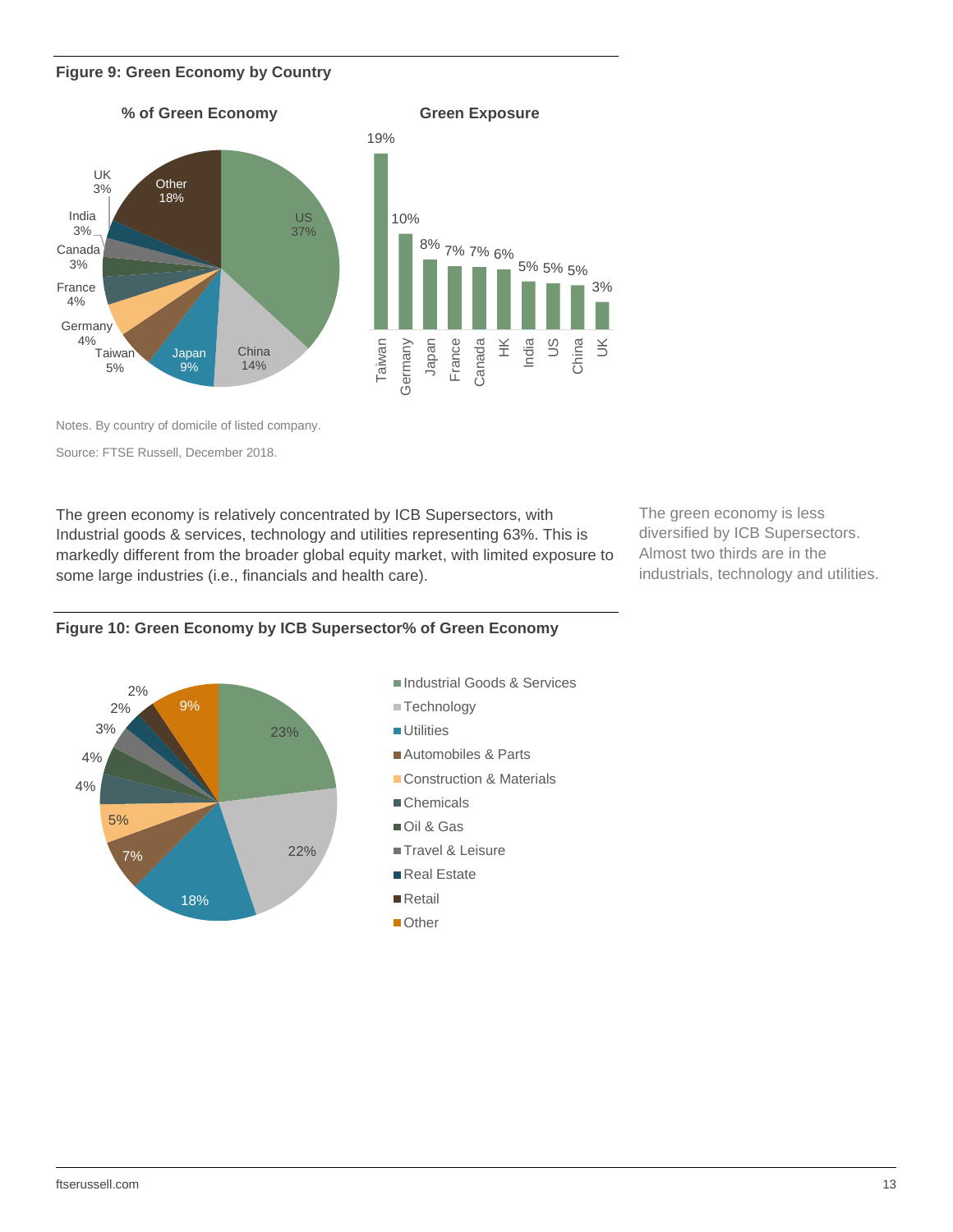#### **Green Exposure by ICB Supersector**



Source: FTSE Russell, December 2018.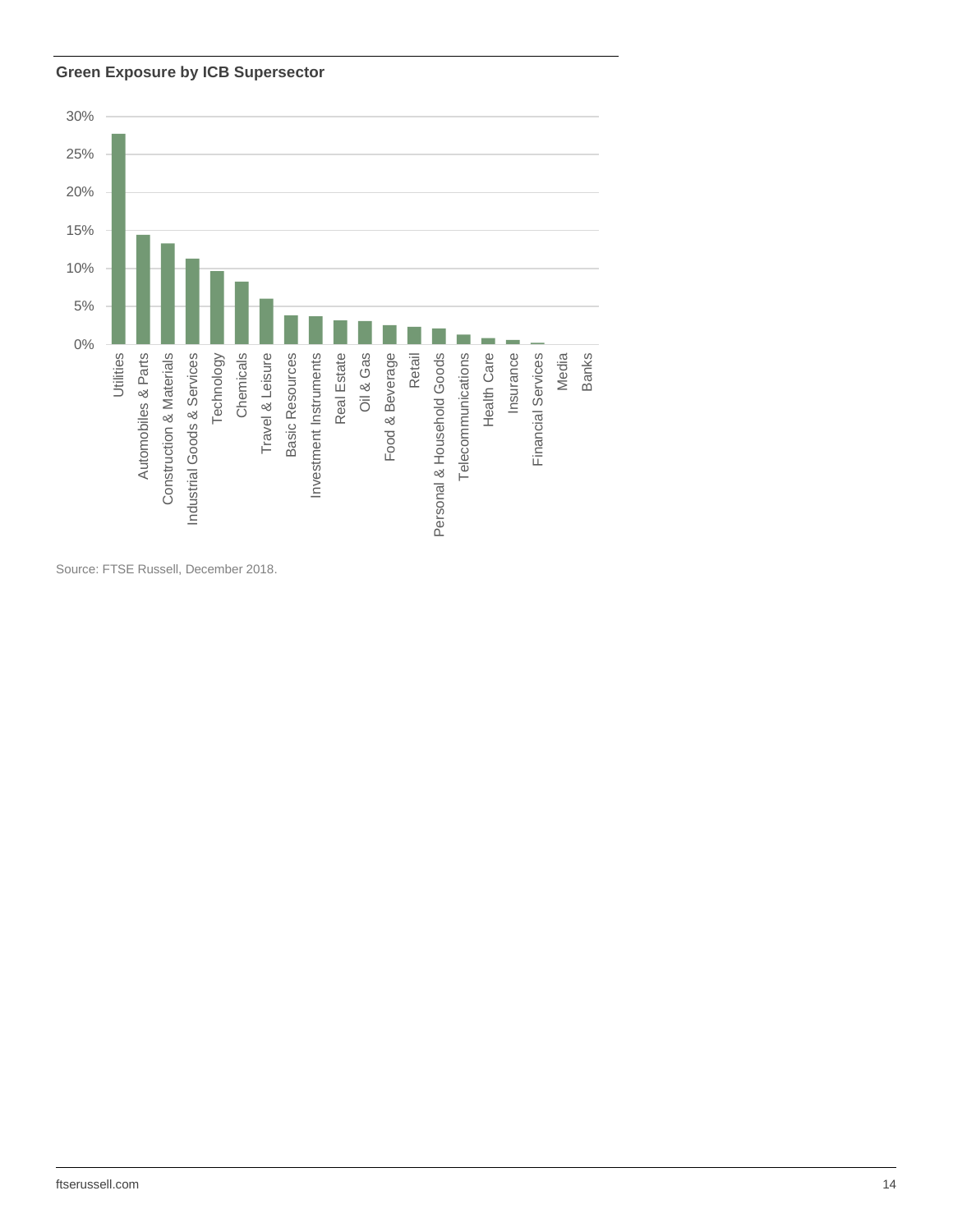# <span id="page-14-0"></span>**Section 4: Granularity of green sectors**

The green economy is in reality a diverse set of activities at different points of the value chains, providing solutions to various environmental objectives. It is not just about renewable energy and climate change. Energy management and efficiency is the largest sector, with a representation of 33% of the green economy. This reflects the importance of efficiency in mitigating climate change and other environmental issues in a range of end markets (e.g., buildings, industry and IT, to name a few). Renewable energy generation and equipment are a large, critical and economic part of the power generation sector. They remain large parts of the green economy, making up the second and fifth biggest sectors. However, there are also multiple other sectors of a similar size, such as waste and pollution, water, sustainable agriculture, which, although equally important, are often overlooked.

#### **Figure 11: Global Green Economy by Green Sector**



A third of the green economy is in energy efficiency.

Taking a broad view of "green" is key given the smaller, but vitally important segments such as waste,

pollution, water and food &

agriculture.

Notes: GR-weighted market cap December 2018.

Source: FTSE Russell, December 2018.

In addition to addressing a broad range of environmental objectives, it is also important to address the full range of the value chain involved in these green products and services. This is particularly true for the listed equity market. For example, the electric vehicle market can range from the lithium producers, battery manufacturers, power electronics manufacturers to the actual electric vehicle manufacturers themselves (and even beyond to smart city solutions managing traffic).

Despite the growth over the years, the make-up of the green economy is relatively stable.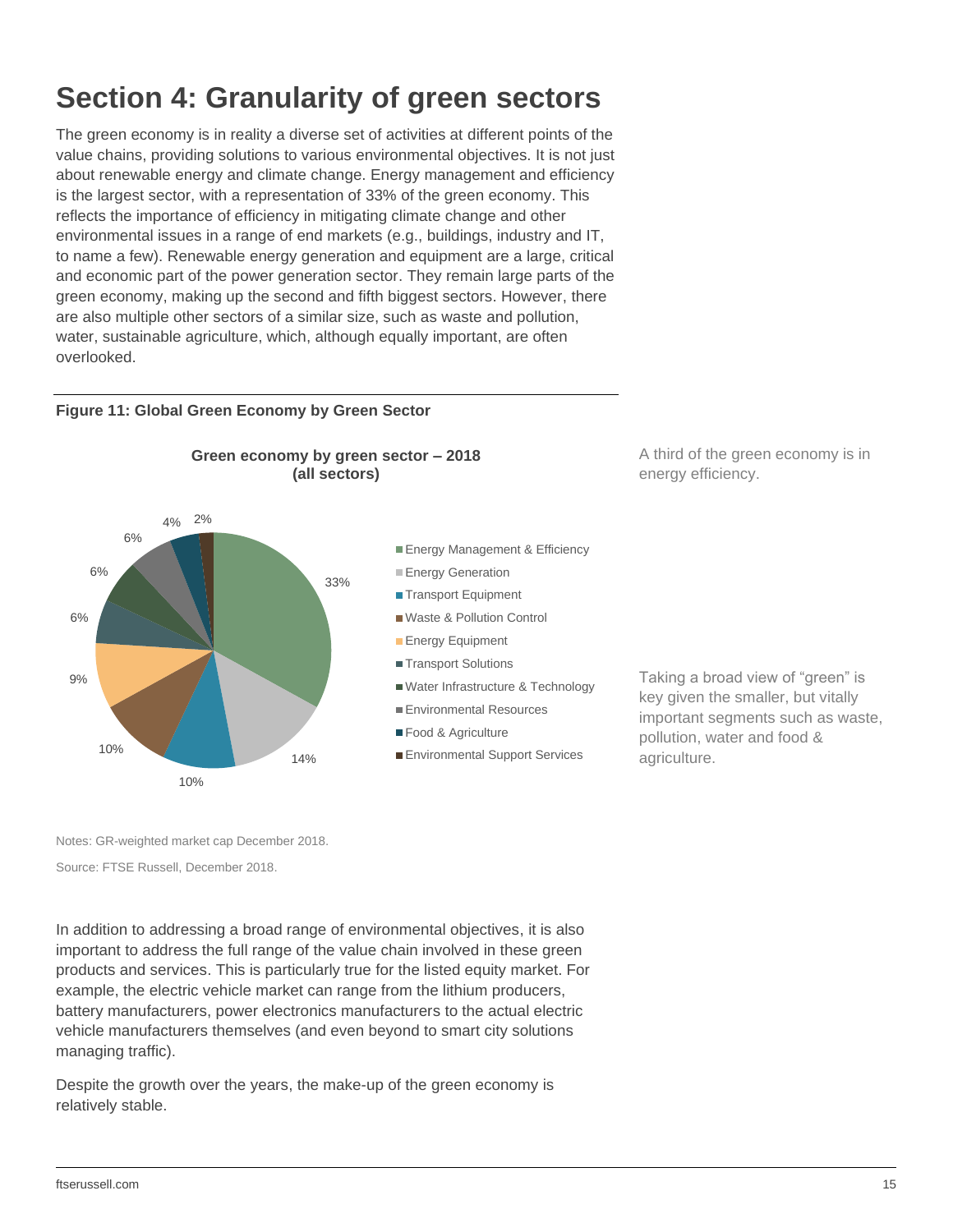



Notes: GR-weighted market cap, December 2018.

Source: FTSE Russell, December 2018.

However, we are starting to see growth of select sub-sectors, which reflect the growth of new activities such as energy efficiency and efficient IT, recycling, electric vehicles etc.





Notes: GR-weighted market cap, December 2018.

Source: FTSE Russell, December 2018.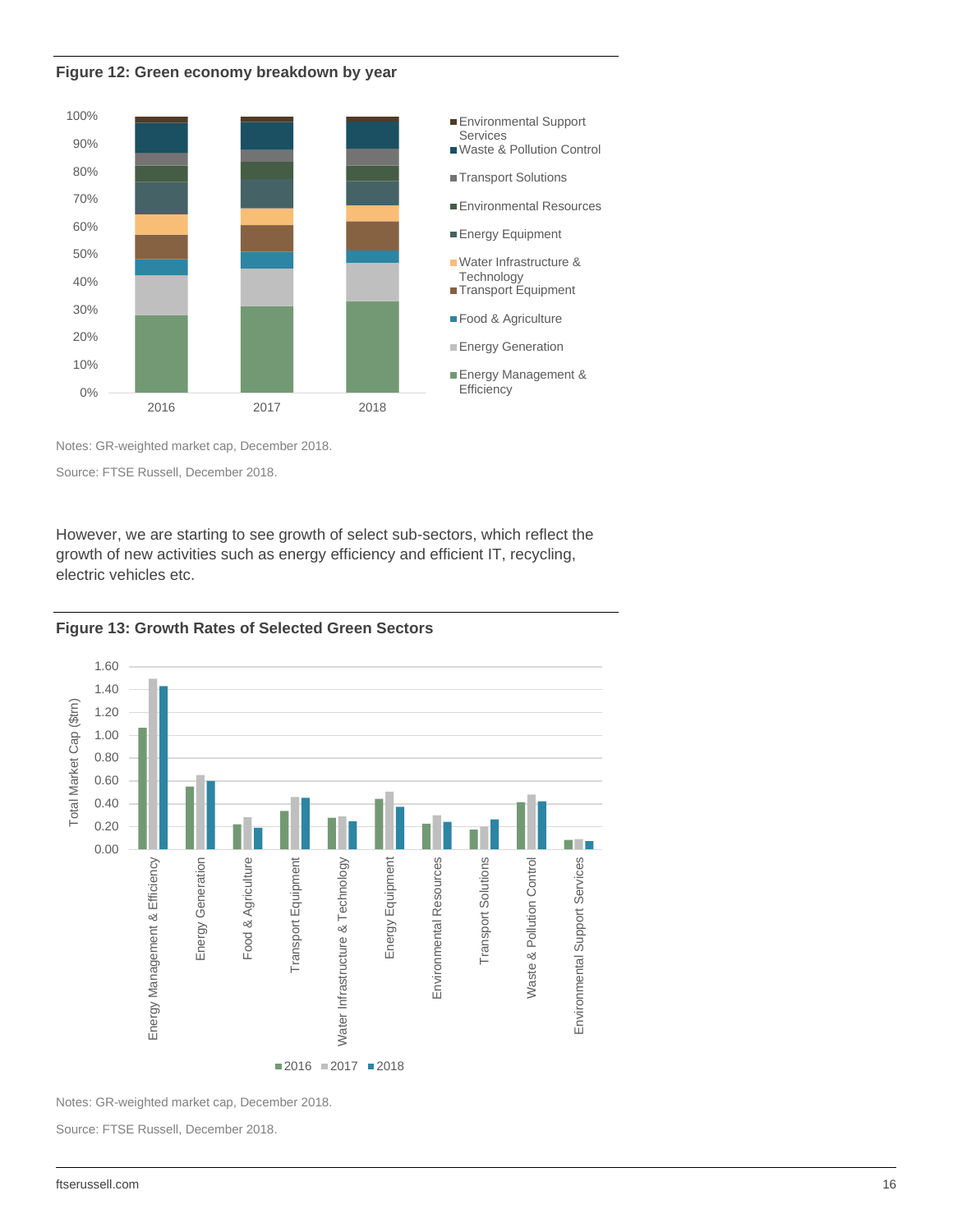Drilling down to micro sectors can help explain the different parts of the green economy. For instance, looking at the renewable energy equipment market, there are different technologies in the market, with solar being the largest. However, in the water market, the different parts of the value chain, such as the water utilities, water treatment technologies and water infrastructure equipment and construction, can be observed. This can help investors build effective green portfolios as these varied parts of the market can also provide unique investment characteristics and the green investors can develop a diversified portfolio, in the same way they can from different traditional industry sectors.

Granularity is important to increase the understanding of the green economy.

#### **Figure 14: Sub-Sector Breakdown of Renewable Energy Equipment & Water Sectors**



#### **Breakdown of the Energy Equipment Sector**

#### **Breakdown of the Water Infrastructure & Technology Sector**



Notes: GR-weighted market cap, December 2018. Source: FTSE Russell, December 2018.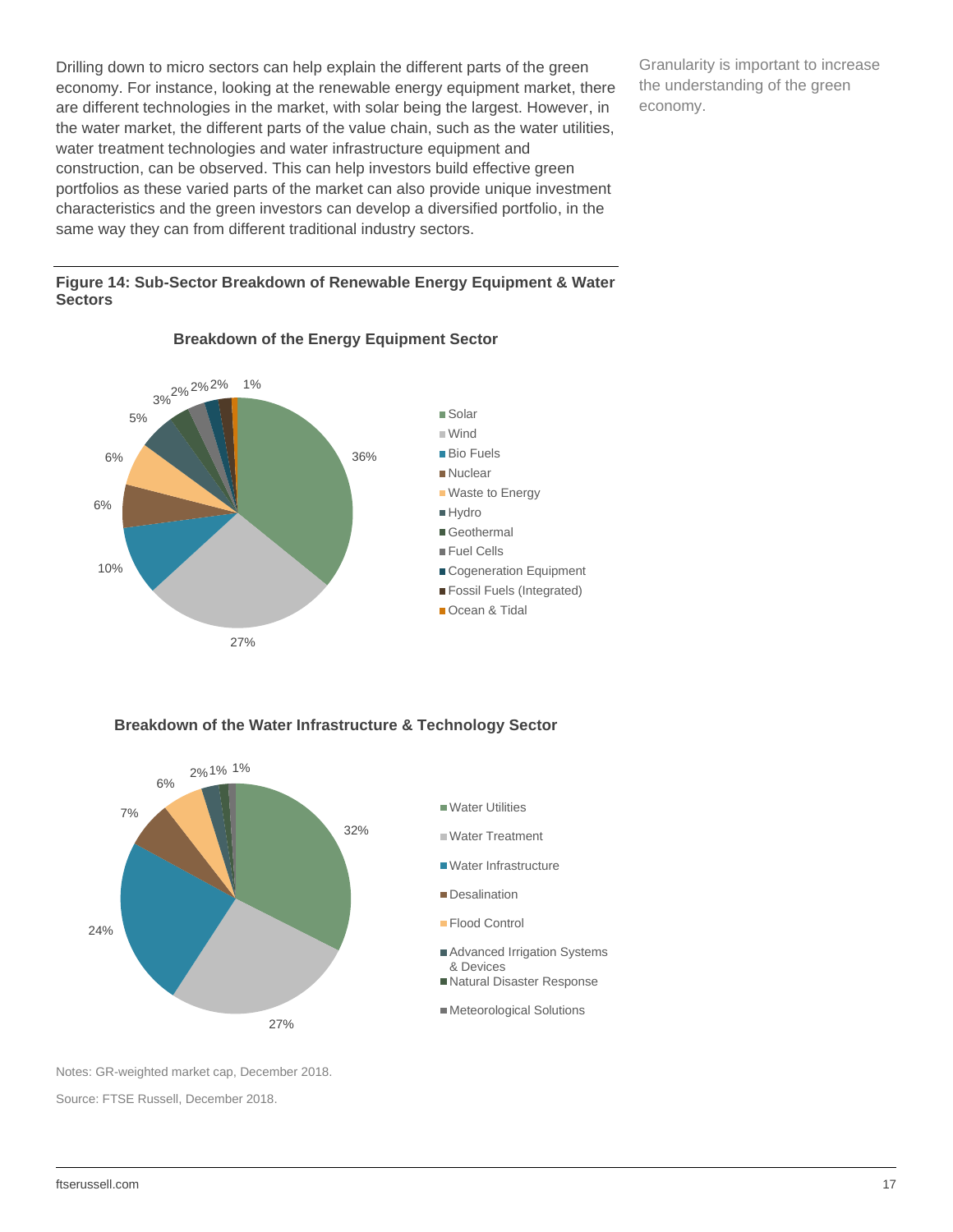In addition to individual activities, the green economy has been segmented into three tiers of "greenness" to help investors navigate it. Tier-3 includes more controversial activities, such as nuclear power or environmental resource mining, which have significant environmental risks alongside benefits, and are often omitted from evaluations of the green economy. However, this is a relatively small part of the market at ~8%. Differentiating between levels of greenness is very hard to do, particularly given relatively incomparable environmental objectives. Activities are separated between those which give the strongest environmental benefits within one or more objectives, Tier-1, from those which provide more modest benefits, Tier-2. Figure 15 shows Tier-1 as the largest segment, but both Tier-1 and 2 are much larger than Tier-3.

GR 2.0 uses tiers to assess different levels of "greenness." Tier-3 includes activities with more marginal levels of net benefit which are often omitted from green investment strategies, but represent only a small part of the green economy.

#### **Figure 15: Global Green Economy by Tier**



Notes: GR-weighted market cap, December 2018.

Sources: FTSE Russell December 2018.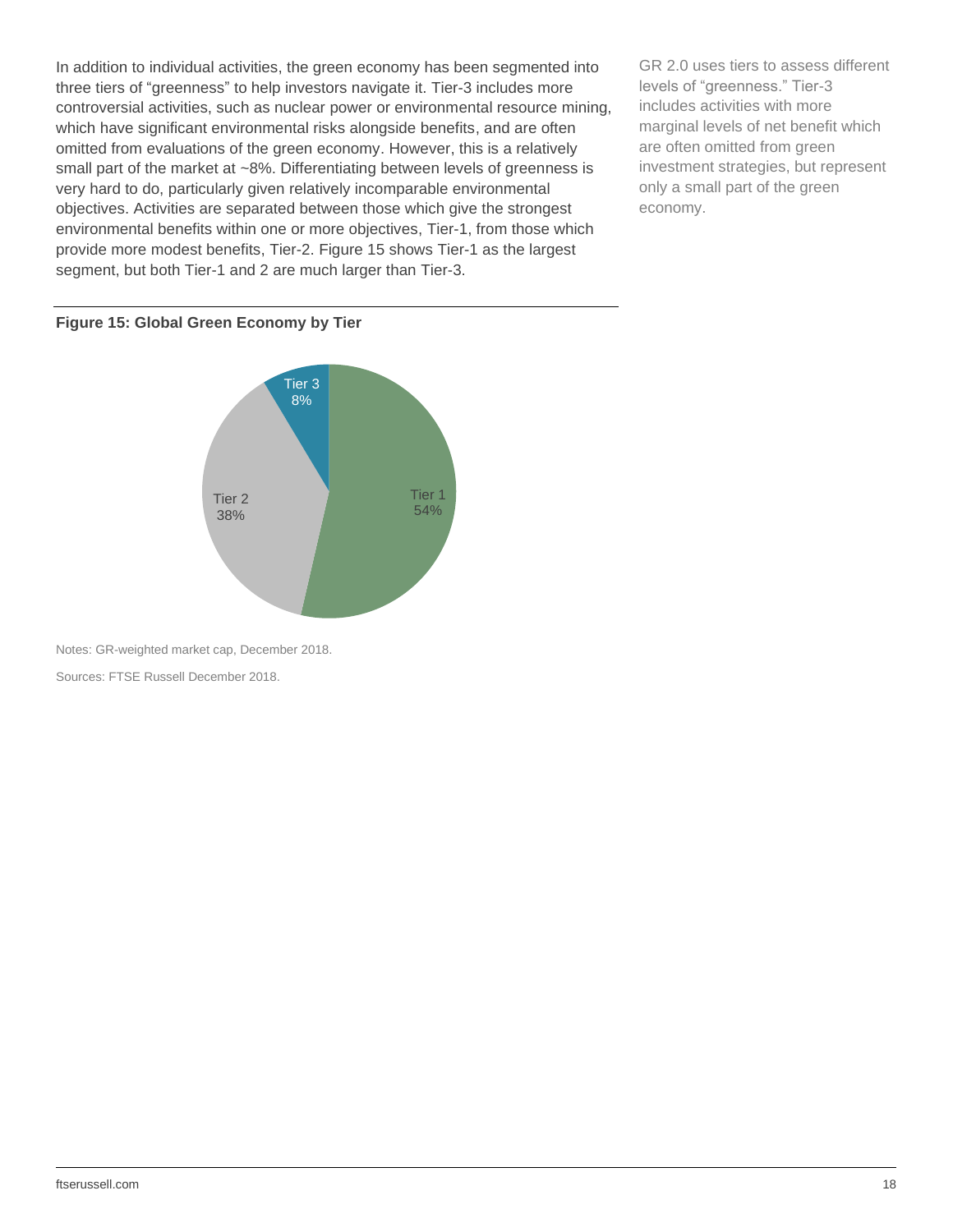# <span id="page-18-0"></span>**Section 5: Conclusion**

The green economy is vital to addressing climate change and other environmental challenges, and will become an increasingly more important part of the global economy.

At US\$4 trillion, and 5% of global equity markets, the green economy is already large, diverse and integrated within the broader economy. Investors should not think of it as a niche that needs to be addressed differently to the rest of the investment universe. Rather, they should think of the green economy as an attractive investment opportunity with added sustainability benefits. Having grown at 8% per annum over the last nine years, it is already expanding faster than the broader equity market, but to achieve global environmental objectives, this will need to accelerate.

As focus increases on the green economy, national taxonomies are developed, climate targets and technologies evolve, and corporate disclosure improves, one of the challenges will remain consistent data sets. FTSE Russell's Green Revenue 2.0 data model addresses the key ongoing challenges of green revenues data, taxonomy, granularity and disclosure.

The FTSE GR 2.0 data model puts real, bottom-up company data alongside the top-down measures of taxonomies and environmental objectives, allowing quantitative analysis of the green economy. It identifies the largest opportunities, such as energy management and efficiency (one third of the green economy), as well as often overlooked areas such water, waste or sustainable agriculture. It can help to identify investment opportunities and companies with exposure to key green economy trends.

The data provides an important source to analyze the green economy, benchmark portfolios and examine the impact of various taxonomies.